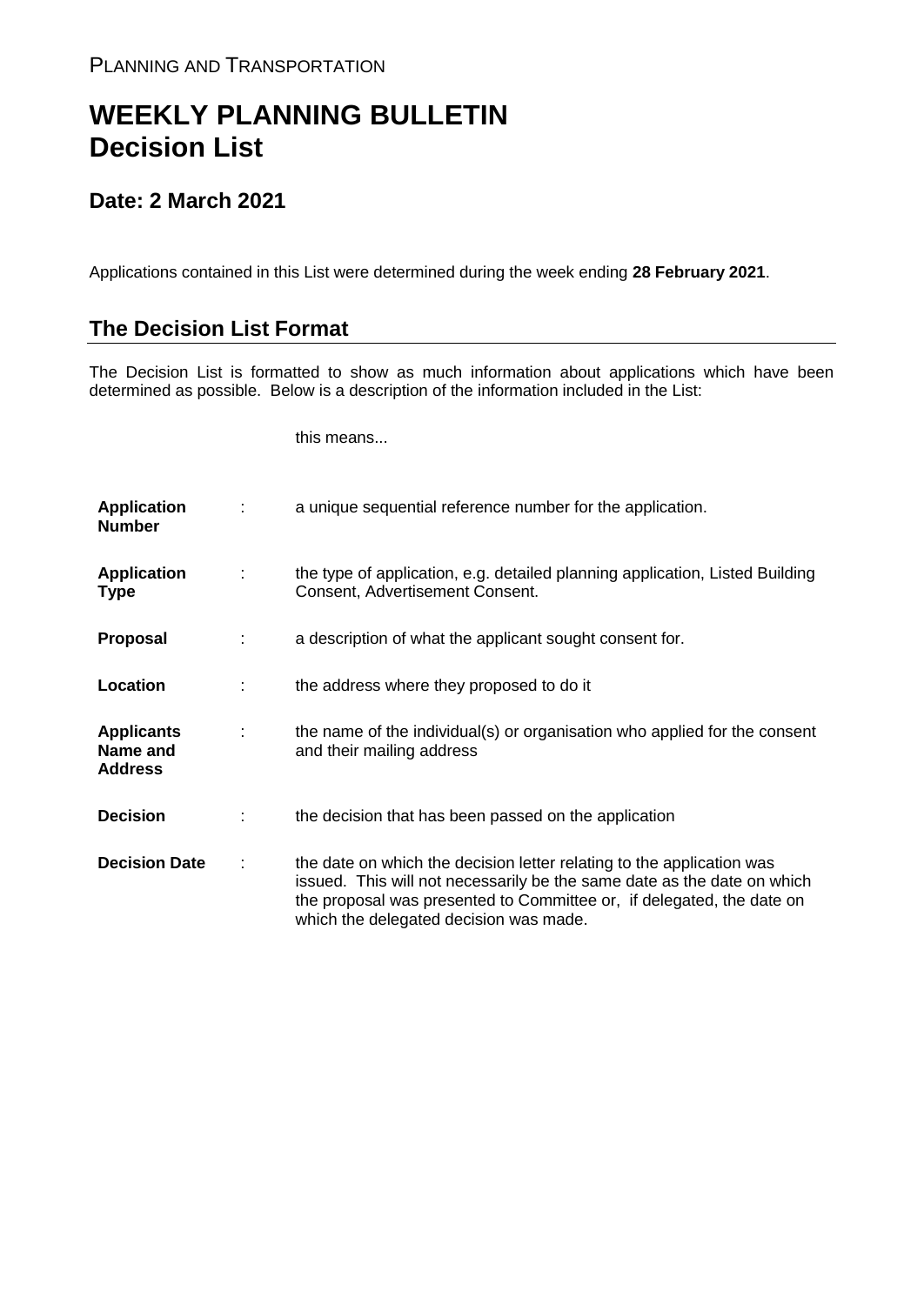| <b>Application No</b><br><b>Application Type</b><br><b>Proposal</b><br>Location<br><b>Applicant</b><br><b>Decision</b><br><b>Decision Issued</b> | P/20/0442/FUL<br><b>Planning Permission</b><br>Erection of Dwellinghouse, Self Catering Holiday Accommodation Annex and<br>Outbuilding<br>Land To The North Of Burnshot Farm, Blackness<br>Mr Callum Ford, 87A Stewart Avenue, Bo'ness, EH51 9NJ<br><b>Refuse Planning Permission</b><br>26 February 2021<br>View the application details                                                                                                      |
|--------------------------------------------------------------------------------------------------------------------------------------------------|------------------------------------------------------------------------------------------------------------------------------------------------------------------------------------------------------------------------------------------------------------------------------------------------------------------------------------------------------------------------------------------------------------------------------------------------|
| <b>Application No</b><br><b>Application Type</b><br><b>Proposal</b><br>Location<br><b>Applicant</b><br><b>Decision</b><br><b>Decision Issued</b> | P/20/0458/FUL<br><b>Planning Permission</b><br>Demolition of Class 4 (Business) Building and Erection of Building for Uses within<br>Class 3 (Food and Drink; Class 4 (Business) and Class 6 (Storage or Distribution)<br>Four In One, Portdownie, Falkirk, FK1 4QZ<br>Baljit Dhillon, Unit 2, Barons Court, Roseland Hall, Earls Gate Business Park,<br>Grangemouth, FK3 8ZF<br>Withdrawn<br>25 February 2021<br>View the application details |
| <b>Application No</b><br><b>Application Type</b><br><b>Proposal</b><br>Location<br><b>Applicant</b><br><b>Decision</b><br><b>Decision Issued</b> | P/20/0511/FUL<br><b>Planning Permission</b><br>Conversion of 2 Flatted Dwellings to Form Dwellinghouse<br>57 & 59 Almond Street, Grangemouth, FK3 8LY<br>Mr David Balfour, 57 Almond Street, Grangemouth, FK3 8LY<br><b>Grant Planning Permission</b><br>22 February 2021<br>View the application details                                                                                                                                      |
| <b>Application No</b><br><b>Application Type</b><br>Proposal<br>Location<br><b>Applicant</b><br><b>Decision</b><br><b>Decision Issued</b>        | P/20/0512/FUL<br><b>Planning Permission</b><br>Part Change of Use of Rectory (Including Meeting Areas and Study) to Form<br>Dwellinghouse (Class 9)<br>The Rectory, 55 Kerse Lane, Falkirk, FK1 1RX<br>Christ Church, The Rectory, 55 Kerse Lane, Falkirk, FK1 1RX<br><b>Grant Planning Permission</b><br>22 February 2021<br>View the application details                                                                                     |
| <b>Application No</b><br><b>Application Type</b><br>Proposal<br><b>Location</b><br><b>Applicant</b><br><b>Decision</b><br><b>Decision Issued</b> | P/20/0569/FUL<br><b>Planning Permission</b><br>Erection of Prefabricated Structure (Class 6 Storage or Distribution)<br>HL Plant Ltd, Graham Terrace, Airth, Falkirk, FK2 8JQ<br>HL Plant Ltd, HL Plant Ltd, Graham Terrace, Airth, Falkirk, FK2 8JQ<br><b>Grant Planning Permission</b><br>25 February 2021<br>View the application details                                                                                                   |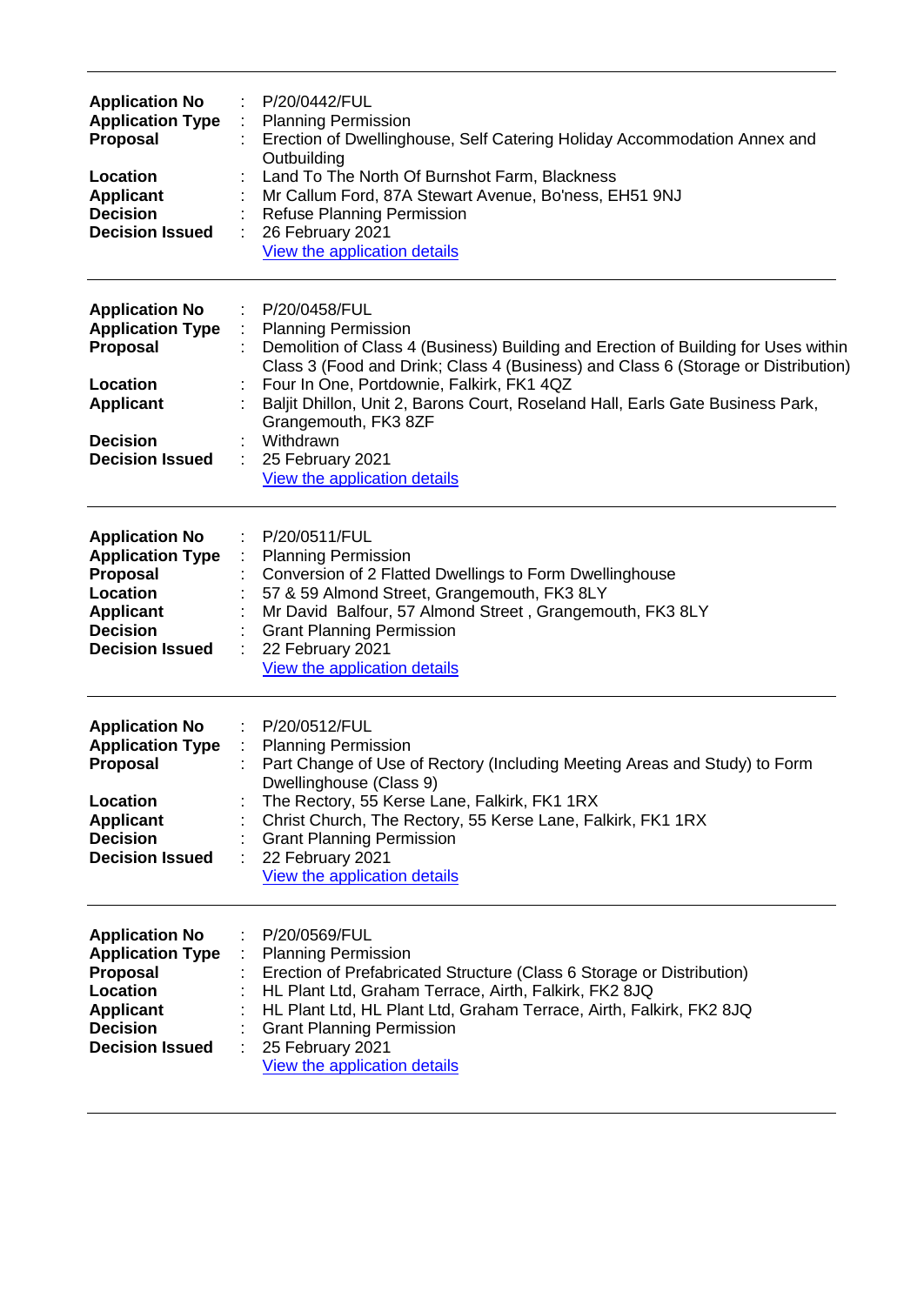| <b>Application No</b><br><b>Application Type</b><br>Proposal<br>Location<br><b>Applicant</b><br><b>Decision</b><br><b>Decision Issued</b>        | P/20/0595/LBC<br><b>Listed Building Consent</b><br>Demolition and Reconstruction of Piled Viaduct Section of Bridge, Formation of<br>Temporary Bridge, Replacement Safety Barrier, Refurbishment of Timber Jetties,<br>Replacement Bridge Drainage System, Installation of Navigation Lights and<br><b>General Maintenance Works</b><br>Kincardine Bridge, Airth<br>Transport Scotland, Mr Cameron Gair, Buchanan House, 58 Port Dundas Road,<br>Glasgow, G4 0HF<br><b>Grant Listed Building Consent</b><br>26 February 2021<br>View the application details |
|--------------------------------------------------------------------------------------------------------------------------------------------------|--------------------------------------------------------------------------------------------------------------------------------------------------------------------------------------------------------------------------------------------------------------------------------------------------------------------------------------------------------------------------------------------------------------------------------------------------------------------------------------------------------------------------------------------------------------|
| <b>Application No</b><br><b>Application Type</b><br>Proposal<br>Location<br><b>Applicant</b><br><b>Decision</b><br><b>Decision Issued</b>        | P/20/0601/FUL<br><b>Planning Permission</b><br><b>Extension to Garden Centre</b><br>Klondyke Garden Centre, Burnside Nursery, Polmont, Falkirk, FK2 0XS<br>Klondyke Group Ltd, FAO Ms Chris Mackie, Head Office, Unit 3, Gateway<br>Business Park, Beancross Road, Grangemouth, FK3 8WX<br><b>Grant Planning Permission</b><br>26 February 2021<br>View the application details                                                                                                                                                                              |
| <b>Application No</b><br><b>Application Type</b><br><b>Proposal</b><br>Location<br><b>Applicant</b><br><b>Decision</b><br><b>Decision Issued</b> | P/20/0608/FUL<br><b>Planning Permission</b><br>Erection of Valet Workshop Building<br>Frasers Of Falkirk, Glasgow Road, Falkirk, FK1 4JQ<br>Frasers Of Falkirk Ltd, Glasgow Road, Falkirk, FK1 4JQ<br><b>Grant Planning Permission</b><br>26 February 2021<br>View the application details                                                                                                                                                                                                                                                                   |
| <b>Application No</b><br><b>Proposal</b><br>Location<br><b>Applicant</b><br><b>Decision</b><br><b>Decision Issued</b>                            | : P/20/0621/FUL<br><b>Application Type : Planning Permission</b><br>Change of Use of Shop (Class 1) to Class 2 (Financial Professional & Other<br>Services)<br>BHS, Callendar Square, High Street, Falkirk, FK1 1UJ<br>Department For Work and Pensions, 1 Marsden Street, Manchester, M1 2HW<br><b>Grant Planning Permission</b><br>25 February 2021<br>View the application details                                                                                                                                                                        |
| <b>Application No</b><br><b>Application Type</b><br><b>Proposal</b><br>Location<br><b>Applicant</b><br><b>Decision</b><br><b>Decision Issued</b> | P/20/0623/FUL<br><b>Planning Permission</b><br><b>Extension to Dwellinghouse</b><br>2 Bensfield Drive, Falkirk, FK2 8SU<br>Mr and Mrs S McGuire, 2 Bensfield Drive, Falkirk, FK2 8SU<br><b>Grant Planning Permission</b><br>26 February 2021<br>View the application details                                                                                                                                                                                                                                                                                 |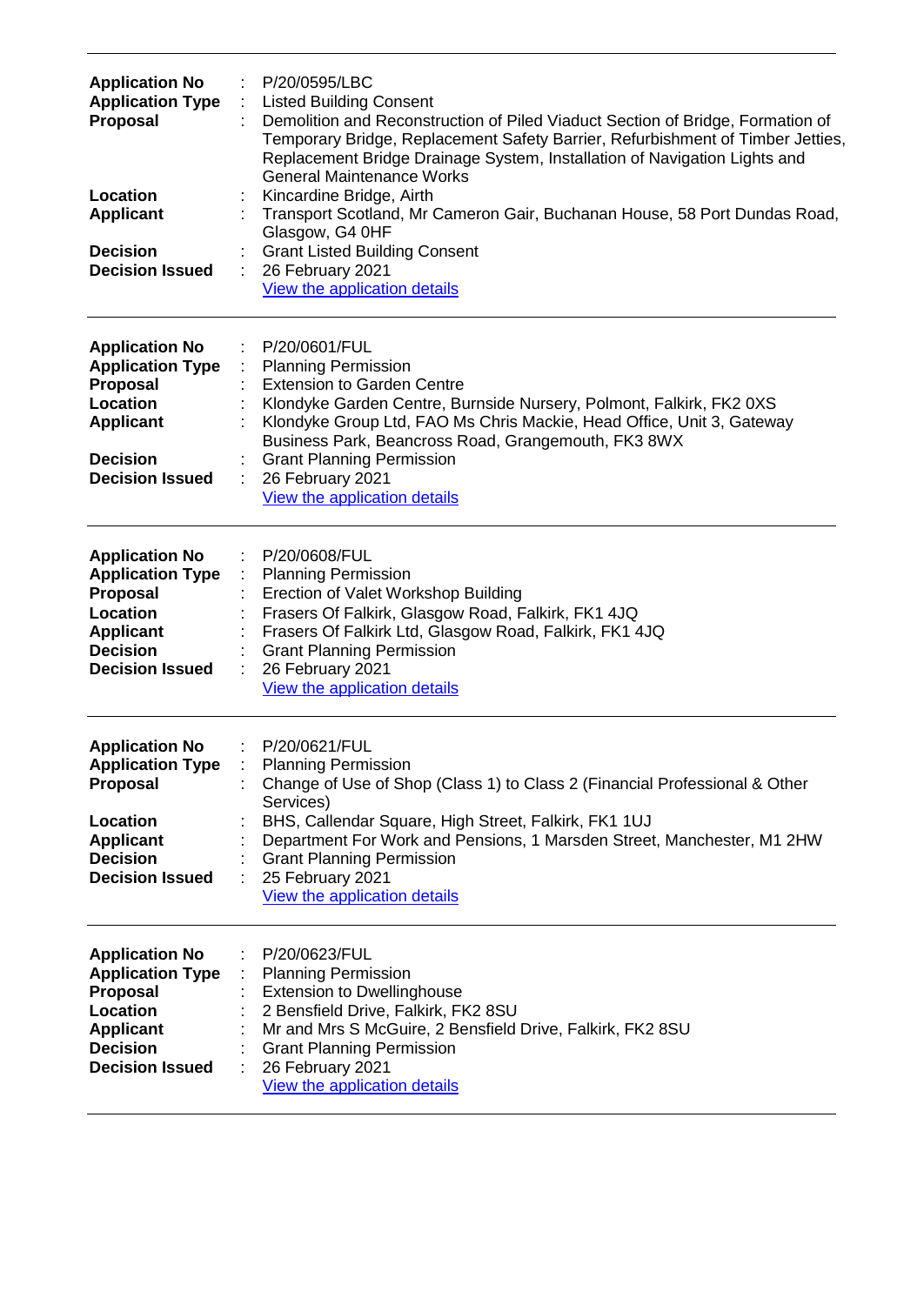| <b>Application No</b><br><b>Application Type</b><br><b>Proposal</b><br>Location<br><b>Applicant</b><br><b>Decision</b><br><b>Decision Issued</b> | P/20/0625/FUL<br>÷<br><b>Planning Permission</b><br>Siting of Storage Containers for Use as Welfare Facilities and Store<br>(Retrospective)<br>Land To The West Of Diageo Scotland Ltd, Glasgow Road, Dennyloanhead<br><b>Horse Rescue Scotland</b><br><b>Grant Planning Permission</b><br>26 February 2021<br>View the application details                                                                                                                    |
|--------------------------------------------------------------------------------------------------------------------------------------------------|----------------------------------------------------------------------------------------------------------------------------------------------------------------------------------------------------------------------------------------------------------------------------------------------------------------------------------------------------------------------------------------------------------------------------------------------------------------|
| <b>Application No</b><br><b>Application Type</b><br>Proposal<br>Location<br><b>Applicant</b><br><b>Decision</b><br><b>Decision Issued</b>        | P/20/0633/FUL<br><b>Planning Permission</b><br><b>Extension to Dwellinghouse</b><br>48 Woodlea Gardens, Bonnybridge, FK4 1DF<br>Mrs Lynda Beattie, 48 Woodlea Gardens, Bonnybridge, FK4 1DF<br><b>Grant Planning Permission</b><br>26 February 2021<br>View the application details                                                                                                                                                                            |
| <b>Application No</b><br><b>Application Type</b><br><b>Proposal</b><br>Location<br><b>Applicant</b><br><b>Decision</b><br><b>Decision Issued</b> | P/20/0634/FUL<br><b>Planning Permission</b><br><b>Extension to Dwellinghouse</b><br>113 Gateside Avenue, Bonnybridge, FK4 1AY<br>Mr James Waledzik, 113 Gateside Avenue, Bonnybridge, FK4 1AY<br><b>Grant Planning Permission</b><br>26 February 2021<br>View the application details                                                                                                                                                                          |
| <b>Application No</b><br><b>Application Type</b><br>Proposal<br>Location<br><b>Applicant</b><br><b>Decision</b><br><b>Decision Issued</b>        | P/20/0639/FUL<br><b>Planning Permission</b><br>Extension to Dwellinghouse (Dormer)<br>19 Waggon Road, Brightons<br>Mr Ross McDonald, 19 Waggon Road, Brightons<br><b>Grant Planning Permission</b><br>23 February 2021<br>View the application details                                                                                                                                                                                                         |
| <b>Application No</b><br><b>Application Type</b><br><b>Proposal</b><br>Location<br><b>Applicant</b><br><b>Decision</b><br><b>Decision Issued</b> | P/20/0640/LBC<br><b>Listed Building Consent</b><br>Partial Demolition and Extension to Warehouse Building for Use as a Visitor<br>Centre/Experience (Amendment to Listed Building Consent P/18/0376/LBC)<br>Former Rosebank Distillery, Camelon Road, Falkirk<br>Ian Macleod Distillers Ltd, FAO Mr Mike Younger, Russell House, Dunnet Way,<br>Broxburn, EH52 5BU<br><b>Grant Listed Building Consent</b><br>23 February 2021<br>View the application details |